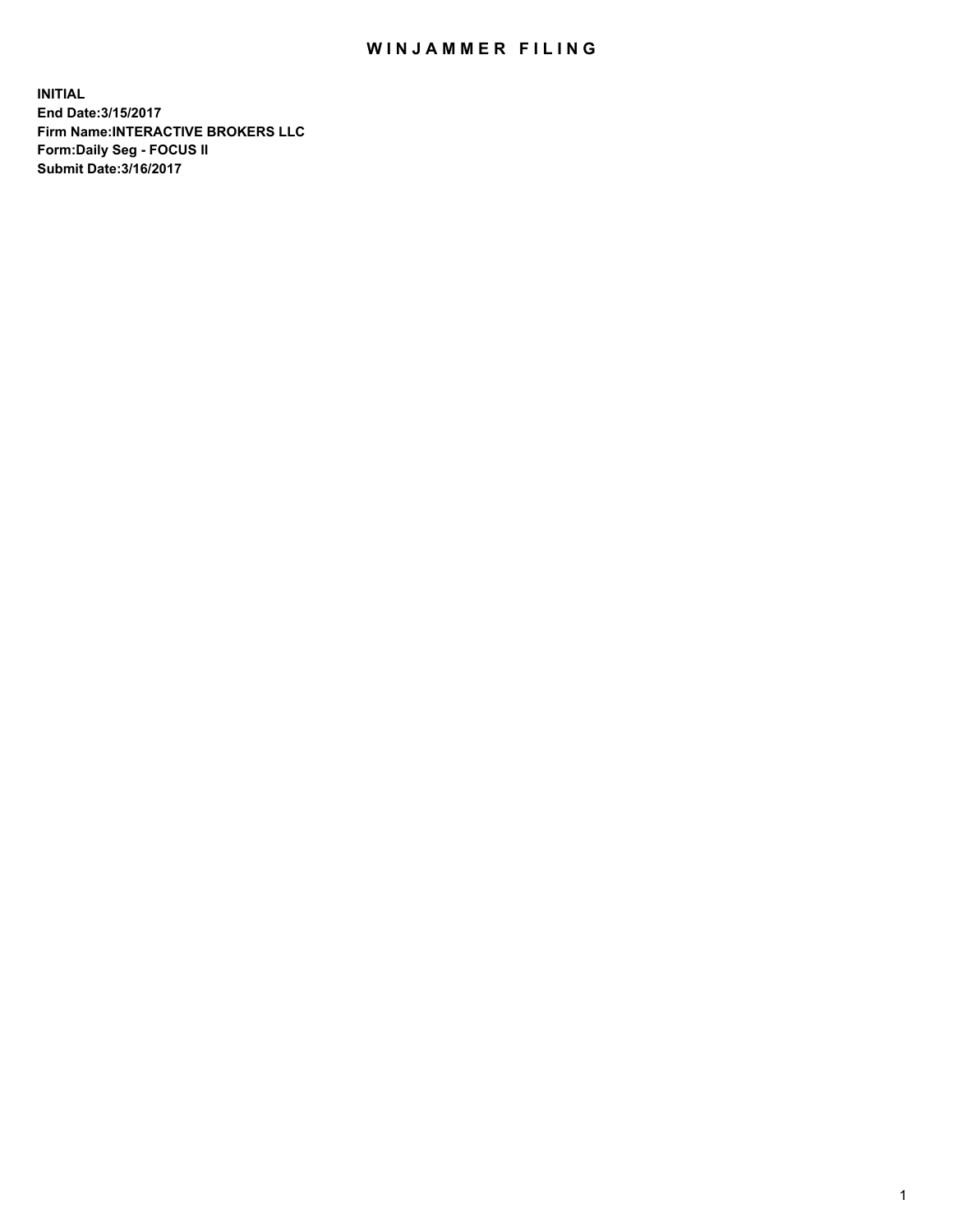## **INITIAL End Date:3/15/2017 Firm Name:INTERACTIVE BROKERS LLC Form:Daily Seg - FOCUS II Submit Date:3/16/2017 Daily Segregation - Cover Page**

| Name of Company<br><b>Contact Name</b><br><b>Contact Phone Number</b><br><b>Contact Email Address</b>                                                                                                                                                                                                                          | <b>INTERACTIVE BROKERS LLC</b><br>James Menicucci<br>203-618-8085<br>jmenicucci@interactivebrokers.c<br>om |
|--------------------------------------------------------------------------------------------------------------------------------------------------------------------------------------------------------------------------------------------------------------------------------------------------------------------------------|------------------------------------------------------------------------------------------------------------|
| FCM's Customer Segregated Funds Residual Interest Target (choose one):<br>a. Minimum dollar amount: ; or<br>b. Minimum percentage of customer segregated funds required:%; or<br>c. Dollar amount range between: and; or<br>d. Percentage range of customer segregated funds required between:% and%.                          | $\overline{\mathbf{0}}$<br>0<br>155,000,000 245,000,000<br>0 <sub>0</sub>                                  |
| FCM's Customer Secured Amount Funds Residual Interest Target (choose one):<br>a. Minimum dollar amount: ; or<br>b. Minimum percentage of customer secured funds required:%; or<br>c. Dollar amount range between: and; or<br>d. Percentage range of customer secured funds required between:% and%.                            | $\overline{\mathbf{0}}$<br>$\overline{\mathbf{0}}$<br>80,000,000 120,000,000<br>00                         |
| FCM's Cleared Swaps Customer Collateral Residual Interest Target (choose one):<br>a. Minimum dollar amount: ; or<br>b. Minimum percentage of cleared swaps customer collateral required:% ; or<br>c. Dollar amount range between: and; or<br>d. Percentage range of cleared swaps customer collateral required between:% and%. | $\overline{\mathbf{0}}$<br>$\overline{\mathbf{0}}$<br>0 <sub>0</sub><br><u>00</u>                          |

Attach supporting documents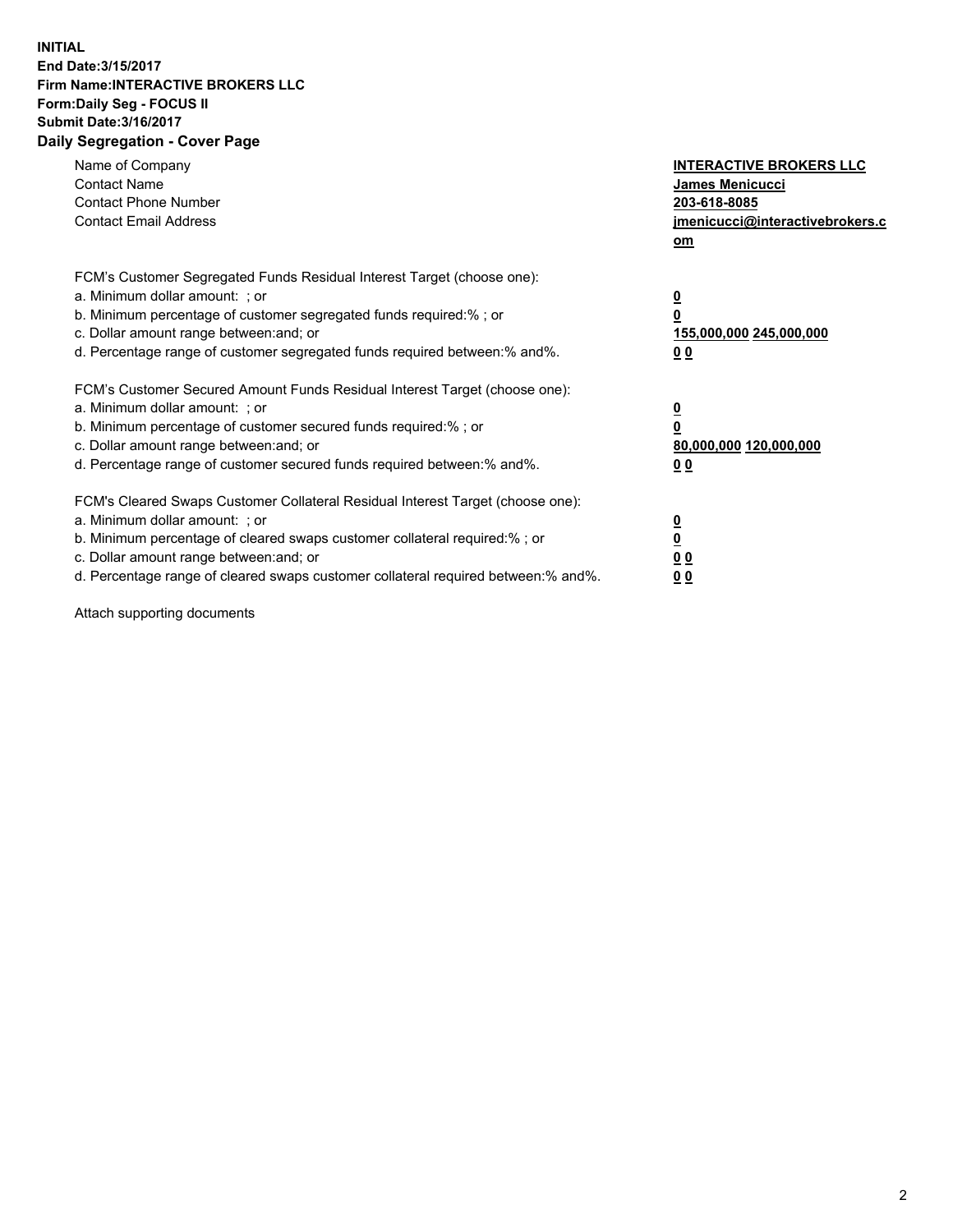## **INITIAL End Date:3/15/2017 Firm Name:INTERACTIVE BROKERS LLC Form:Daily Seg - FOCUS II Submit Date:3/16/2017 Daily Segregation - Secured Amounts**

|     | <b>Pany Ovgrogation Coodrog</b> / 11110ania                                                                |                                  |
|-----|------------------------------------------------------------------------------------------------------------|----------------------------------|
|     | Foreign Futures and Foreign Options Secured Amounts                                                        |                                  |
|     | Amount required to be set aside pursuant to law, rule or regulation of a foreign                           | $0$ [7305]                       |
|     | government or a rule of a self-regulatory organization authorized thereunder                               |                                  |
| 1.  | Net ledger balance - Foreign Futures and Foreign Option Trading - All Customers                            |                                  |
|     | A. Cash                                                                                                    | 385,989,505 [7315]               |
|     | B. Securities (at market)                                                                                  | $0$ [7317]                       |
| 2.  | Net unrealized profit (loss) in open futures contracts traded on a foreign board of trade                  | 4,533,967 [7325]                 |
| 3.  | Exchange traded options                                                                                    |                                  |
|     | a. Market value of open option contracts purchased on a foreign board of trade                             | 289,874 [7335]                   |
|     | b. Market value of open contracts granted (sold) on a foreign board of trade                               | -17,350 [7337]                   |
| 4.  | Net equity (deficit) (add lines 1.2. and 3.)                                                               | 390,795,996 [7345]               |
| 5.  | Account liquidating to a deficit and account with a debit balances - gross amount                          | 120,751 [7351]                   |
|     | Less: amount offset by customer owned securities                                                           | 0 [7352] 120,751 [7354]          |
| 6.  | Amount required to be set aside as the secured amount - Net Liquidating Equity                             | 390,916,747 [7355]               |
|     | Method (add lines 4 and 5)                                                                                 |                                  |
| 7.  | Greater of amount required to be set aside pursuant to foreign jurisdiction (above) or line                | 390,916,747 [7360]               |
|     | 6.                                                                                                         |                                  |
|     | FUNDS DEPOSITED IN SEPARATE REGULATION 30.7 ACCOUNTS                                                       |                                  |
| 1.  | Cash in banks                                                                                              |                                  |
|     | A. Banks located in the United States                                                                      | 4,000,000 [7500]                 |
|     | B. Other banks qualified under Regulation 30.7                                                             | 0 [7520] 4,000,000 [7530]        |
| 2.  | Securities                                                                                                 |                                  |
|     | A. In safekeeping with banks located in the United States                                                  | 420,245,400 [7540]               |
|     | B. In safekeeping with other banks qualified under Regulation 30.7                                         | 0 [7560] 420,245,400 [7570]      |
| 3.  | Equities with registered futures commission merchants                                                      |                                  |
|     | A. Cash                                                                                                    | $0$ [7580]                       |
|     | <b>B.</b> Securities                                                                                       | $0$ [7590]                       |
|     | C. Unrealized gain (loss) on open futures contracts                                                        | $0$ [7600]                       |
|     | D. Value of long option contracts                                                                          | $0$ [7610]                       |
|     | E. Value of short option contracts                                                                         | 0 [7615] 0 [7620]                |
| 4.  | Amounts held by clearing organizations of foreign boards of trade                                          |                                  |
|     | A. Cash                                                                                                    | $0$ [7640]                       |
|     | <b>B.</b> Securities                                                                                       | $0$ [7650]                       |
|     | C. Amount due to (from) clearing organization - daily variation                                            | $0$ [7660]                       |
|     | D. Value of long option contracts                                                                          | $0$ [7670]                       |
|     | E. Value of short option contracts                                                                         | 0 [7675] 0 [7680]                |
| 5.  | Amounts held by members of foreign boards of trade                                                         |                                  |
|     | A. Cash                                                                                                    | 79,880,904 [7700]                |
|     | <b>B.</b> Securities                                                                                       | $0$ [7710]                       |
|     | C. Unrealized gain (loss) on open futures contracts                                                        | -46,514 [7720]                   |
|     | D. Value of long option contracts                                                                          | 289,874 [7730]                   |
|     | E. Value of short option contracts                                                                         | -17,350 [7735] 80,106,914 [7740] |
| 6.  | Amounts with other depositories designated by a foreign board of trade                                     | 0 [7760]                         |
| 7.  | Segregated funds on hand                                                                                   | $0$ [7765]                       |
| 8.  | Total funds in separate section 30.7 accounts                                                              | 504,352,314 [7770]               |
| 9.  | Excess (deficiency) Set Aside for Secured Amount (subtract line 7 Secured Statement<br>Page 1 from Line 8) | 113,435,567 [7380]               |
| 10. | Management Target Amount for Excess funds in separate section 30.7 accounts                                | 80,000,000 [7780]                |
| 11. | Excess (deficiency) funds in separate 30.7 accounts over (under) Management Target                         | 33,435,567 [7785]                |
|     |                                                                                                            |                                  |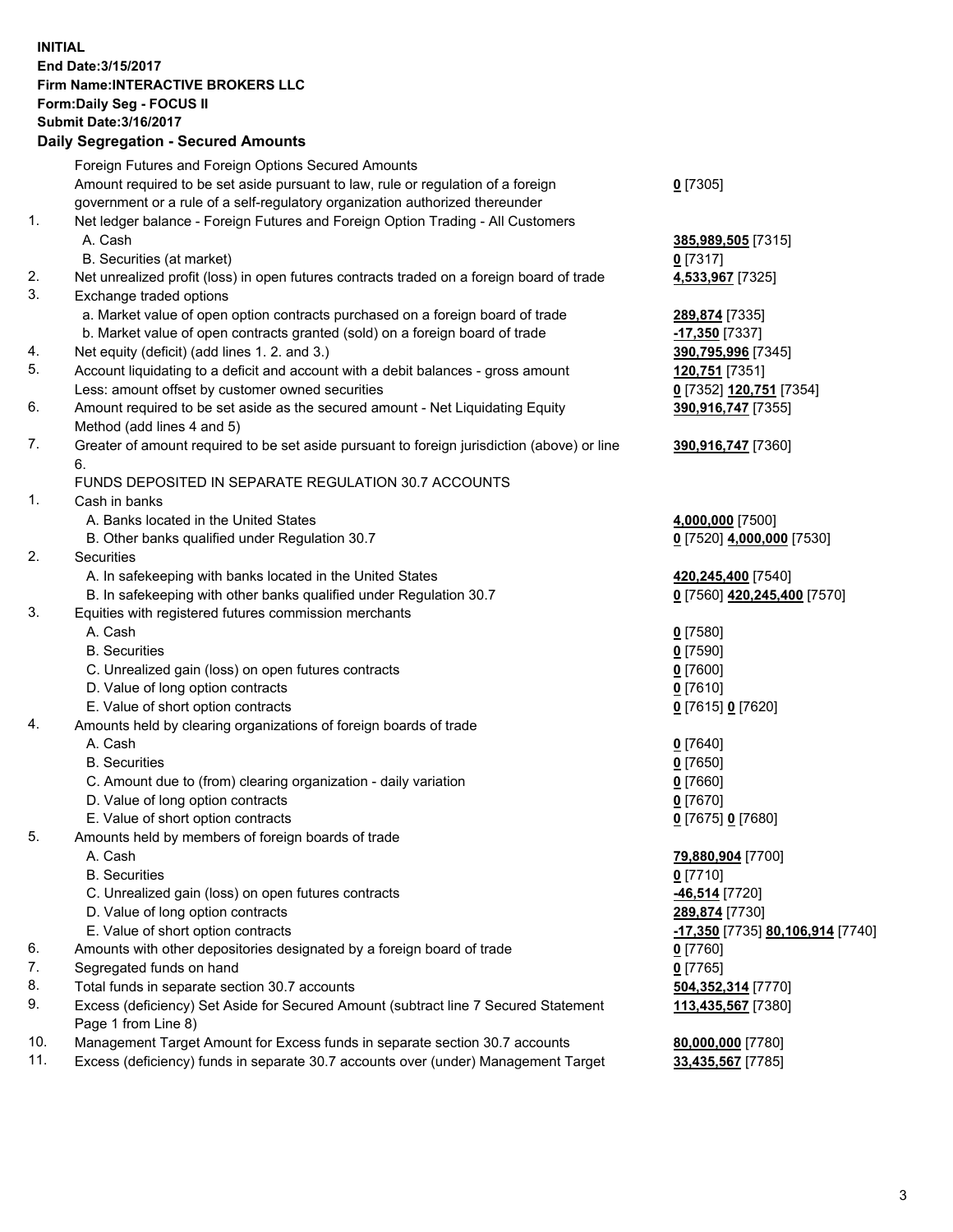**INITIAL End Date:3/15/2017 Firm Name:INTERACTIVE BROKERS LLC Form:Daily Seg - FOCUS II Submit Date:3/16/2017 Daily Segregation - Segregation Statement** SEGREGATION REQUIREMENTS(Section 4d(2) of the CEAct) 1. Net ledger balance A. Cash **3,372,976,000** [7010] B. Securities (at market) **0** [7020] 2. Net unrealized profit (loss) in open futures contracts traded on a contract market **-138,132,641** [7030] 3. Exchange traded options A. Add market value of open option contracts purchased on a contract market **151,553,157** [7032] B. Deduct market value of open option contracts granted (sold) on a contract market **-268,746,577** [7033] 4. Net equity (deficit) (add lines 1, 2 and 3) **3,117,649,939** [7040] 5. Accounts liquidating to a deficit and accounts with debit balances - gross amount **280,583** [7045] Less: amount offset by customer securities **0** [7047] **280,583** [7050] 6. Amount required to be segregated (add lines 4 and 5) **3,117,930,522** [7060] FUNDS IN SEGREGATED ACCOUNTS 7. Deposited in segregated funds bank accounts A. Cash **71,965,862** [7070] B. Securities representing investments of customers' funds (at market) **2,005,473,105** [7080] C. Securities held for particular customers or option customers in lieu of cash (at market) **0** [7090] 8. Margins on deposit with derivatives clearing organizations of contract markets A. Cash **19,050,603** [7100] B. Securities representing investments of customers' funds (at market) **1,422,441,086** [7110] C. Securities held for particular customers or option customers in lieu of cash (at market) **0** [7120] 9. Net settlement from (to) derivatives clearing organizations of contract markets **-22,411,194** [7130] 10. Exchange traded options A. Value of open long option contracts **151,547,483** [7132] B. Value of open short option contracts **-268,727,462** [7133] 11. Net equities with other FCMs A. Net liquidating equity **0** [7140] B. Securities representing investments of customers' funds (at market) **0** [7160] C. Securities held for particular customers or option customers in lieu of cash (at market) **0** [7170] 12. Segregated funds on hand **0** [7150] 13. Total amount in segregation (add lines 7 through 12) **3,379,339,483** [7180] 14. Excess (deficiency) funds in segregation (subtract line 6 from line 13) **261,408,961** [7190] 15. Management Target Amount for Excess funds in segregation **155,000,000** [7194] 16. Excess (deficiency) funds in segregation over (under) Management Target Amount **106,408,961** [7198]

Excess